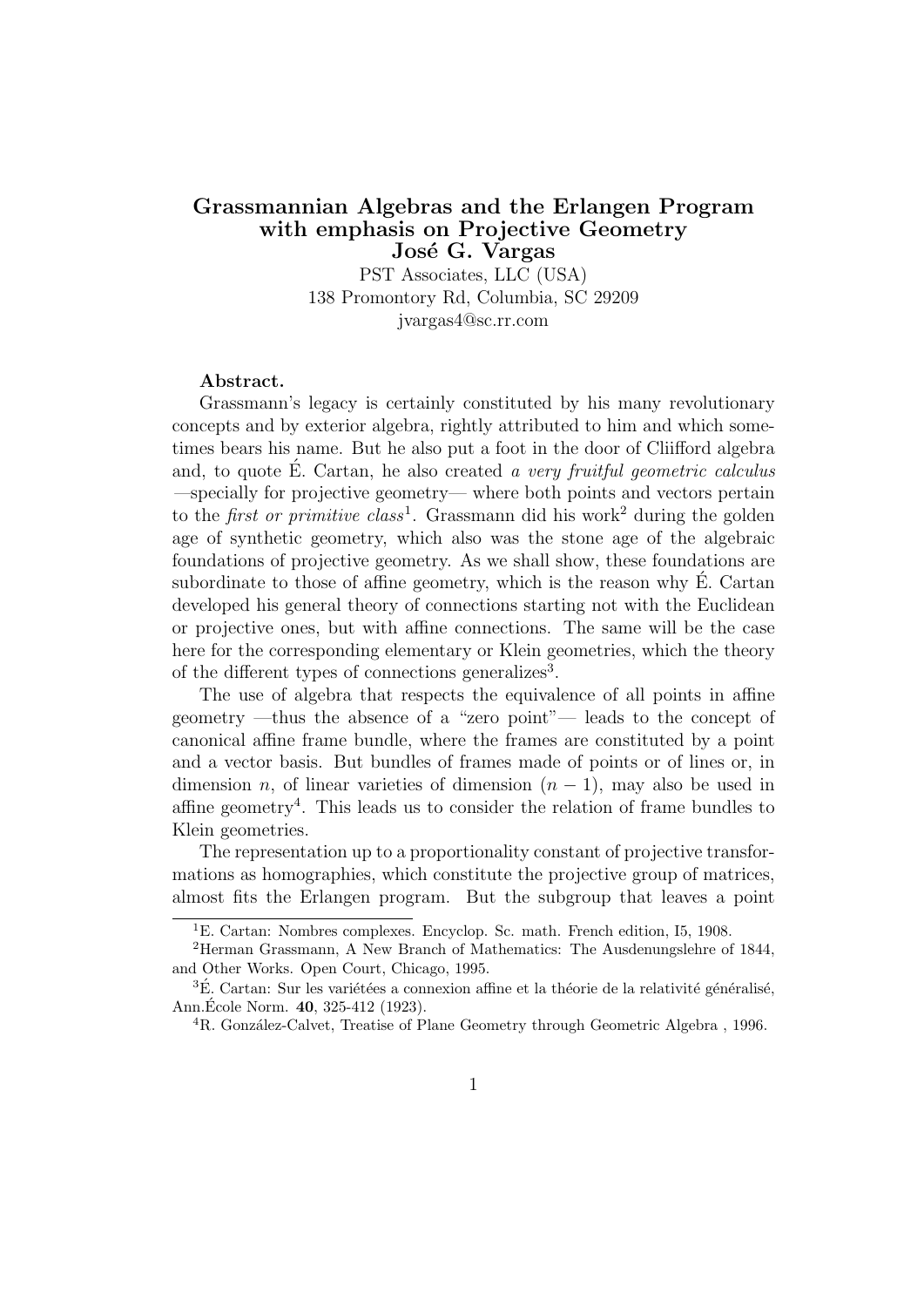unchanged —essential in Klein geometries— and the matrix representation of the affine group are typically overlooked. So has been, therefore, the issue of what synthetic projective transformations are directly related to the post-affine entries in the homographies. We exhibit the subgroup of such transformations and show that the proper homologies —i.e. not involving elements at infinity— are directly related to those entries.

We re-interpret from the canonical frame bundle González's version of Möbius-Grassmann-Peano theory, the usefulness of that bundle being enriched in the process. Thus, his special barycentric coordinates now also belong to a theory of moving frames where one includes "frames that do not move". Improper elements, arising from the use of homogeneous coordinates, are not needed if duality is not taken too far, as when one replaces the statement that "parallel lines do not intersect" with the statement that "they intersect at a point at infinity". It is worth noting that the line at infinity is dual to the centroid of a triangle, which is not a special point. So, duality is a very important correspondence, but does not respect the equivalence of all points (unless, of course, we were to create an unnecessary superstructure that mimicked the bundles of frames). Thus González's treatment of Grassmann's system for projective geometry takes it closer to the theory of the moving frame. Of course, there is nothing moving in this case, since nothing needs to do so in the Klein geometries; only their Cartanian generalizations need that the frames "move".

We proceed to briefly summarize Cartan's derivation of the equations of structure of projective connections<sup>5</sup>

Finally, the Kähler calculus<sup>6</sup> can claim to have Grassmann in its ascendancy. We shall illustrate how it blends Clifford algebra with exterior calculus.

 $5E$ . Cartan, Sur les varietées à connexion projective, Bull. Soc. math 52, 205-241, 1924.

 ${}^{6}E.$  Kähler, Der innere Differentialkalkül, Rendiconti di Matematica e delle sue Applicazioni, XXI, 425-523, 1962.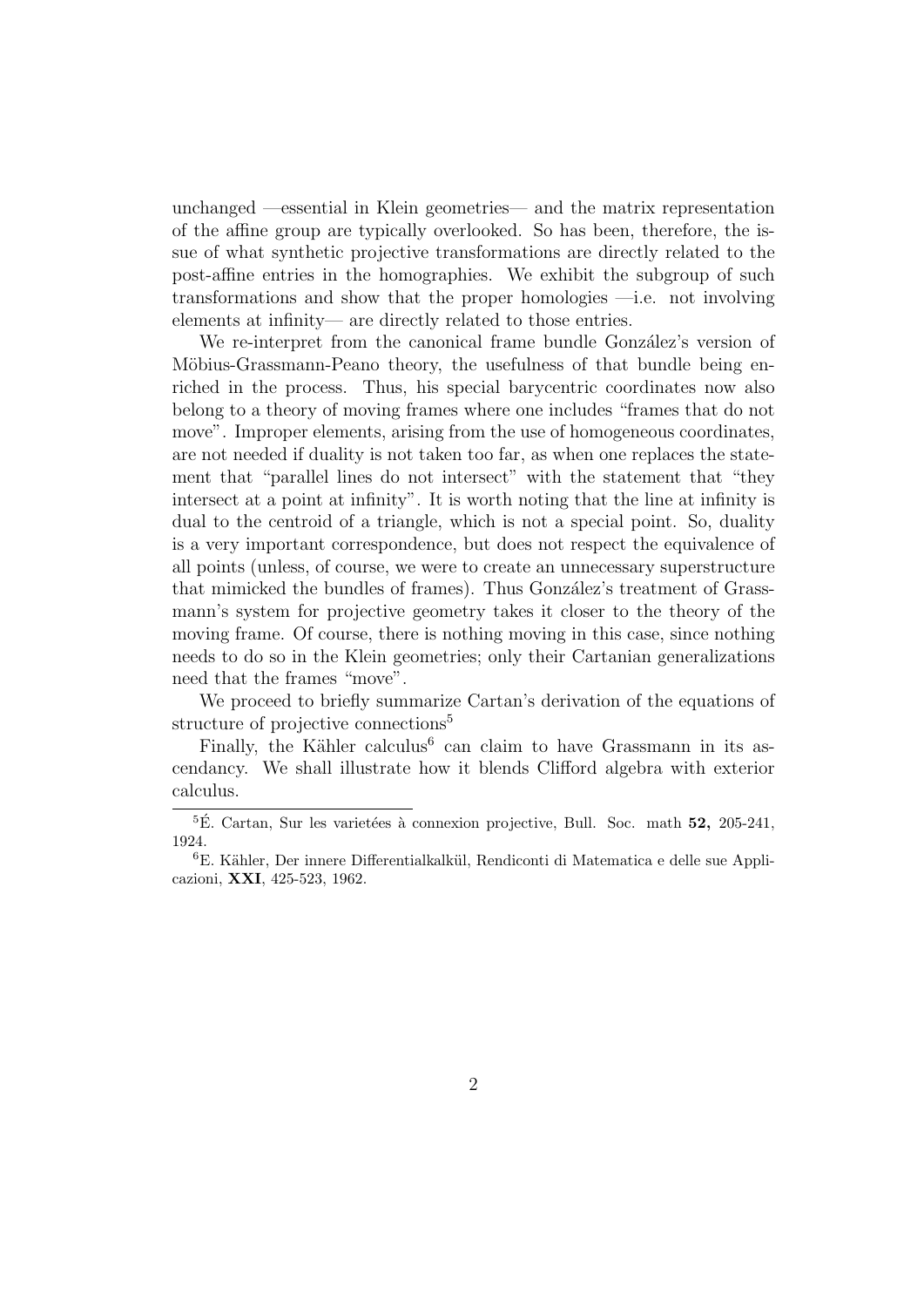# 1 Introduction

## 1.1 Of algebra and geometry

This introduction deals at an elementary level with the three concepts in the title of the paper. Clifford algebra is not mentioned because it has very little to do with the Erlangen program and projective geometry. In algebra, there are not points. Hence, projective geometry cannot be a by-product of Clifford algebra. In contrast, Grassmann's progressive-regressive system has points and vectors together in the first or fundamental class.

In Grassmann's time, there was not a concept of geometry like in the Erlangen program. The latter was born in 1872, almost as late as his death. Of the same decade is the birth of Clifford algebra, which supersedes the algebraic part of Grassmann's system, not its geometric part, with which it is entangled. If not Clifford algebra, what supersedes the geometric part?

Progress on a better algebraic approach to geometry through algebra required an understanding of the essential difference between algebra and geometry. As we shall explain, E. Cartan must have known this very well, ´ as his authorship of the theory of connections indicates. The key concept for progress was "frame bundles", which are principal fiber spaces. More on this is to be found further below.

As J. Dieudonné wrote on Cartan in context of Riemannian spaces ("here" in the quotation that follows"):

"Finally, it is fitting to mention the most unexpected extension of Klein's ideas in differential geometry... By an extremely original generalization, E. Cartan was able to show here as well ´ that the idea of "operation" still plays a fundamental role; but it is necessary to replace to replace the group with a more complex object, called the "principal fiber space"; one can roughly represent it with a family of isomorphic groups, parametrized by the different points under consideration; the action of each of these groups attaches objects of an "infinitesimal nature" (tangent vectors, tensors, differential forms) at the same point; and it is by "pulling up to the principal fiber" that  $\dot{E}$ . Cartan was able to inaugurate a new era in the study (local and global) of Riemannian spaces and their generalizations.

We have got this quotation from the introduction to the book "The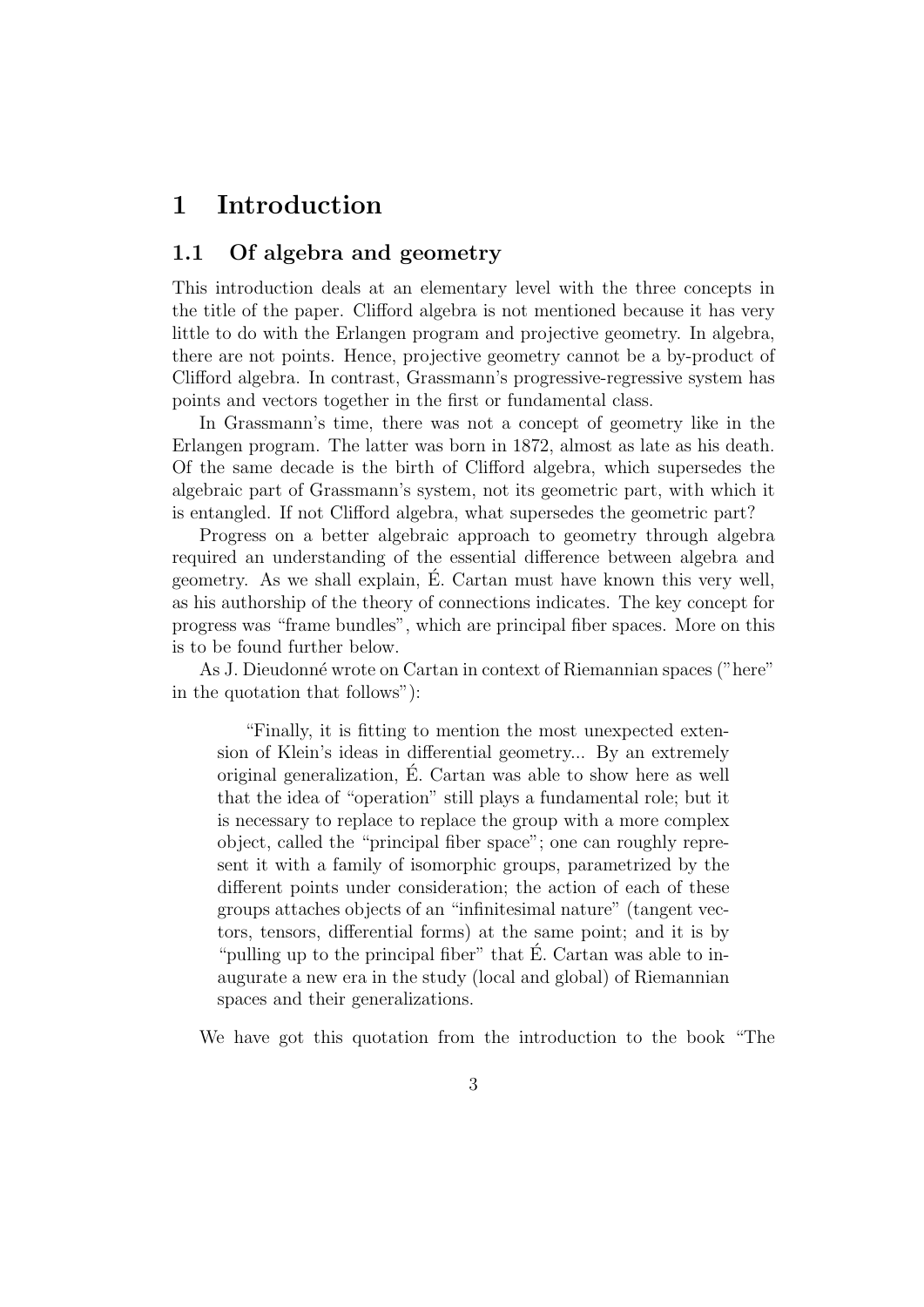Method of Equivalence" by R. Gardner, who credits his assistant Adam Falk with the translation from Dieudonné's introduction to The Erlangen Program by Felix Klein.

We return to the relation between Grassmann's system and the modern version of the Erlangen program. In his 1908 paper, Complex Numbers, Cartan used 17 of its 146 pages to describe Grassmann's work, mostly the latter's progressive-regressive system. As soon as two years later, two of this paper's sections carried "moving trihedron" in their titles. He might instead have used the retrospectively obvious term "moving frames". He used frames and their bundles to introduce algebraic structure in geometries.

Cartan chose affine geometry as the most relevant one for his first generalization of any Klein geometry. He did so in a way consistent with is view that, for each qualified Lie group, there is a geometry which is to it what Euclidean geometry is to the Euclidean group. He did not choose the more general projective geometry, or the more pertinent Lorentz-Minkowski geometry, as he could have done given that he presented general relativity as if it were the motivation of his work on a general theory of connections.

Affine spaces are the most general manifolds that, without improper elements, are globally associated with vector spaces. These are a matter of algebra and have a special element, the zero. Affine spaces are a matter of geometry and do not have a special element, no special point, no "zero". These few statement is all that one needs to understand Cartan's generalization of Klein geometries, and to fill gaps in the study of projective geometry from the perspective of the Erlangen program.

#### 1.2 Of Grassmannian algebras and geometry

Exterior algebra is the name of the algebra for which Grassmann is best known by the general mathematical public. But this recognition is a meager favor to him since it distracts from his many significant mathematical contributions. Speaking specifically of algebras, his formulation of a multitude of new products virtually amounts to his introduction of informal quotient algebras (of equally informal tensor algebras) by binary relations. But his most important algebraic work was his exterior-interior system.

A comment by Dieudonné in his paper *The Tragedy of Grassmann* seems pertinent here: "Grassmann is primarily interested in n-dimensional geometry, and not in algebra...". Here, we are not interested in whether this quoted statement is correct or not, but in that it implicitly states the need to distin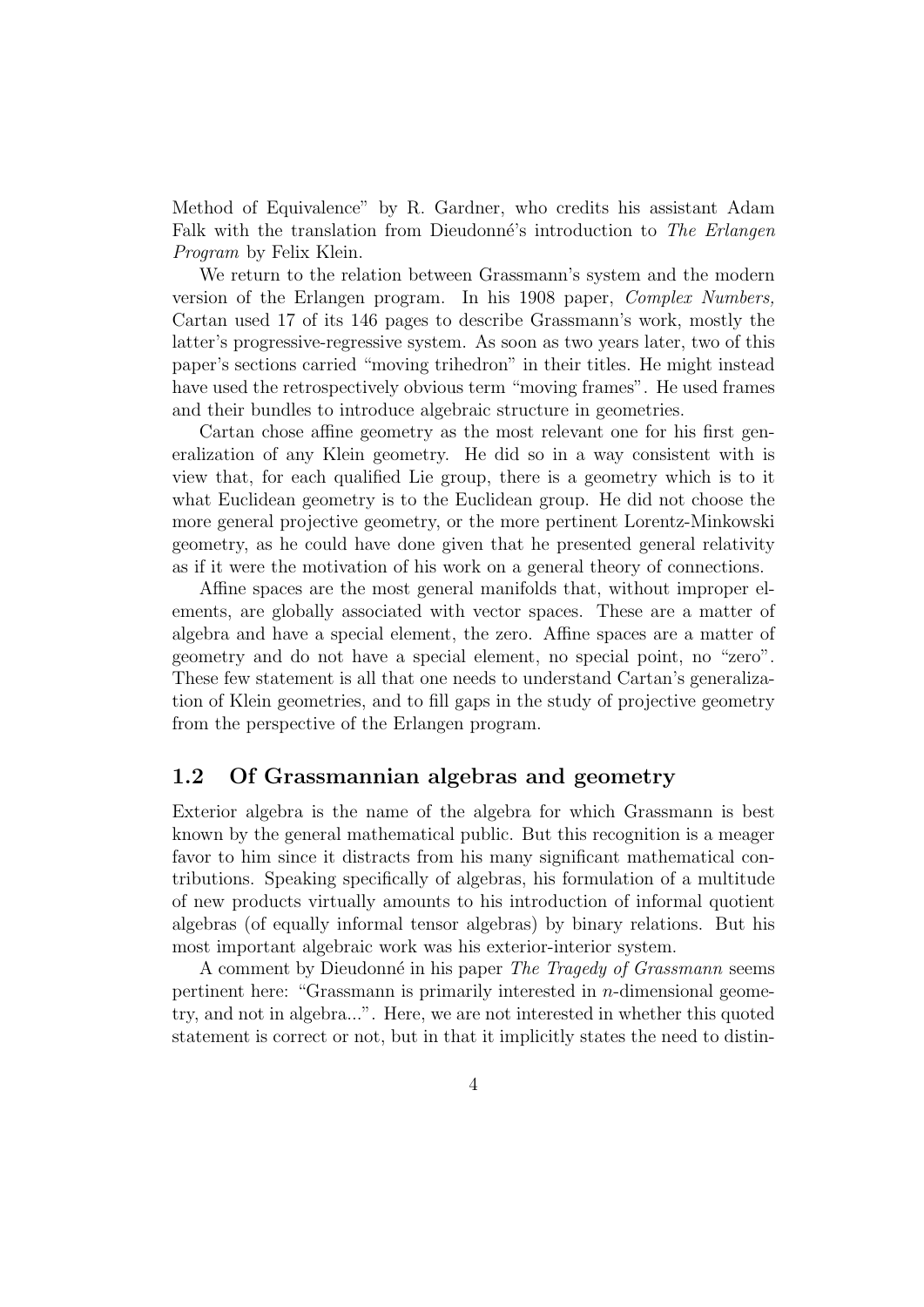guish between these two branches of mathematics. The distinction appears to have been ignored by many modern algebraists.

Grassmann's system certainly has much to do with geometry, as can be inferred from Dieudonné's comment. By far, the biggest name in geometry since the Ausdehnungslehre is  $\hat{E}$ . Cartan. he was able to distinguish very clearly between algebra (under the name of calculus) and geometry in Grassmann's work. In the aforementioned 17 pages, he had this to say about Grassmann's system: "If one applies to geometry the extensive calculus ... of which H. Grassmann's has developed the laws, one obtains a very fruitful geometric analysis. (Emphasis added).

Fifty four pages later Cartan devoted five pages to "The systems of complex numbers and the groups of transformations". The title "Complex Numbers" of the paper could have been "Algebras that Generalize the Complex Numbers Systems". And given his view —which is the modern one— on the relation of groups of transformations to the concept of geometry, he might have titled those five papers as "The relation of algebra to geometry."

Of special interest here is that paper's section "The systems of Clifford and of Lipschitz". Cartan viewed their work as purely algebraic, which we mention here to insist on the difference between algebra and geometry. This difference is most easily mixed in Euclidean geometry because the closest link to an algebraic representation of geometry that there was in Grassmann's times was analytic geometry in 3-D Euclidean space. The latter is too often misidentified with 3-D Euclidean vector space, the base space of Clifford algebra for that dimension and signature.

In his monumental geometric work, Cartan used exterior algebra and the dot product of vectors. He did not need more than those products for developing the theory of connections.

#### 1.3 The Erlangen program

In the original Erlangen program, a geometry was conceived as the study of anything that is left invariant under the transformations of a Lie group. Retrospectively, this was too lose a concept. As per Cartan's reformulation and extension of that program, one has to distinguish between elementary geometries, nowadays called Klein geometries, and their generalizations, which go by the name of the theory of connections.

A Klein geometry is a pair of group,  $G$ , and subgroup,  $G<sub>o</sub>$ , and a property involving them that we shall discuss later on. In Cartan's generalization of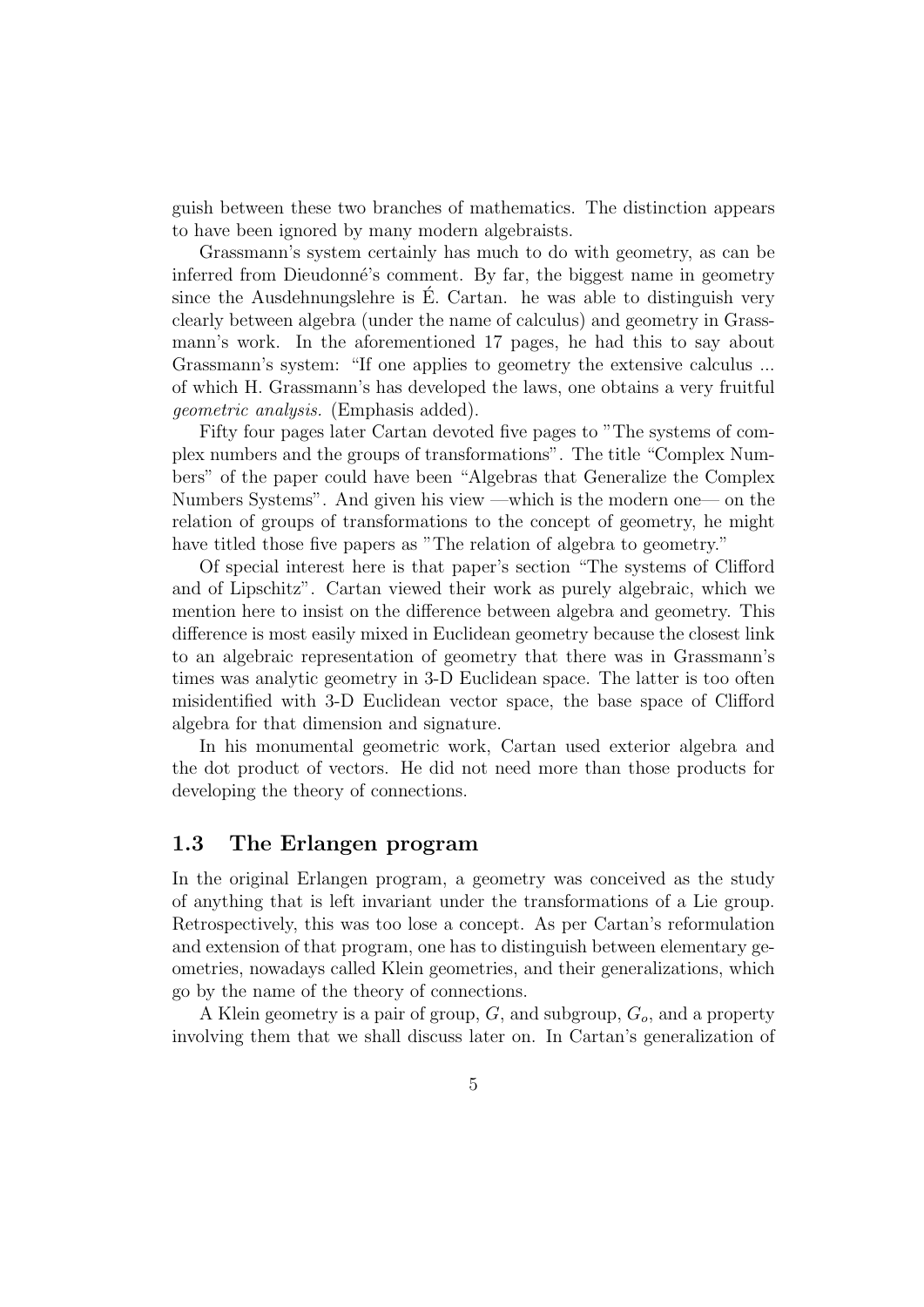Klein geometry, they are retained but only in differential form (Also for later discussion is the presence of  $G<sub>o</sub>$  as common group of all the fibers, though the elements of any two different fibers cannot be identified).

Both, Klein geometries and their generalizations share the form of a system of equations known as equations of structure. In the case of Klein geometries, they constitute integrability conditions for another differential system (of connection equations). Upon integration, one obtains the group G. This is not the case for the generalization. Suffice to remember what Dieudonné said of the replacement of the group  $(G)$  by an action on a frame bundle. That revolution by Cartan contained another conceptual revolution, namely the following. In the original Erlangen program, Riemannian geometry was the geometry of an infinite Lie group. But Cartan pointed out that not only are such groups not part of what defines a geometry, but they actually mask out what is geometric in geometry. Their presence is not denied; it is just a matter of not assigning them a relevance that they lack.

It follows from these considerations on the superseding by Cartan of the original Erlangen program that he also superseded and made clear the relationship between geometry and algebra present in very entangled form in Grassmann's work.

# 1.4 Of projective geometry and Clifford algebra

In their paper "Projective Geometry with Clifford Algebra", Hestenes and Ziegler make statements such as:

"... projective geometry has not been fully integrated into modern mathematics. The reason ... is to be found in incompatibilities of method".

In order to fully integrate projective geometry into modern mathematics, one has to show how it fits into the modern concept of geometry. There is nothing of this sort in their paper, which is not surprising in any case; it is difficult, if not impossible, to find in the literature statements about some simple transformations that complement the affine transformations to yield the projective group for the same dimension. In the process, one should go beyond defining the projective  $G<sub>o</sub>$  as the subgroup of the projective group that leaves a point unchanged. And that is only a beginning. Later on they state: